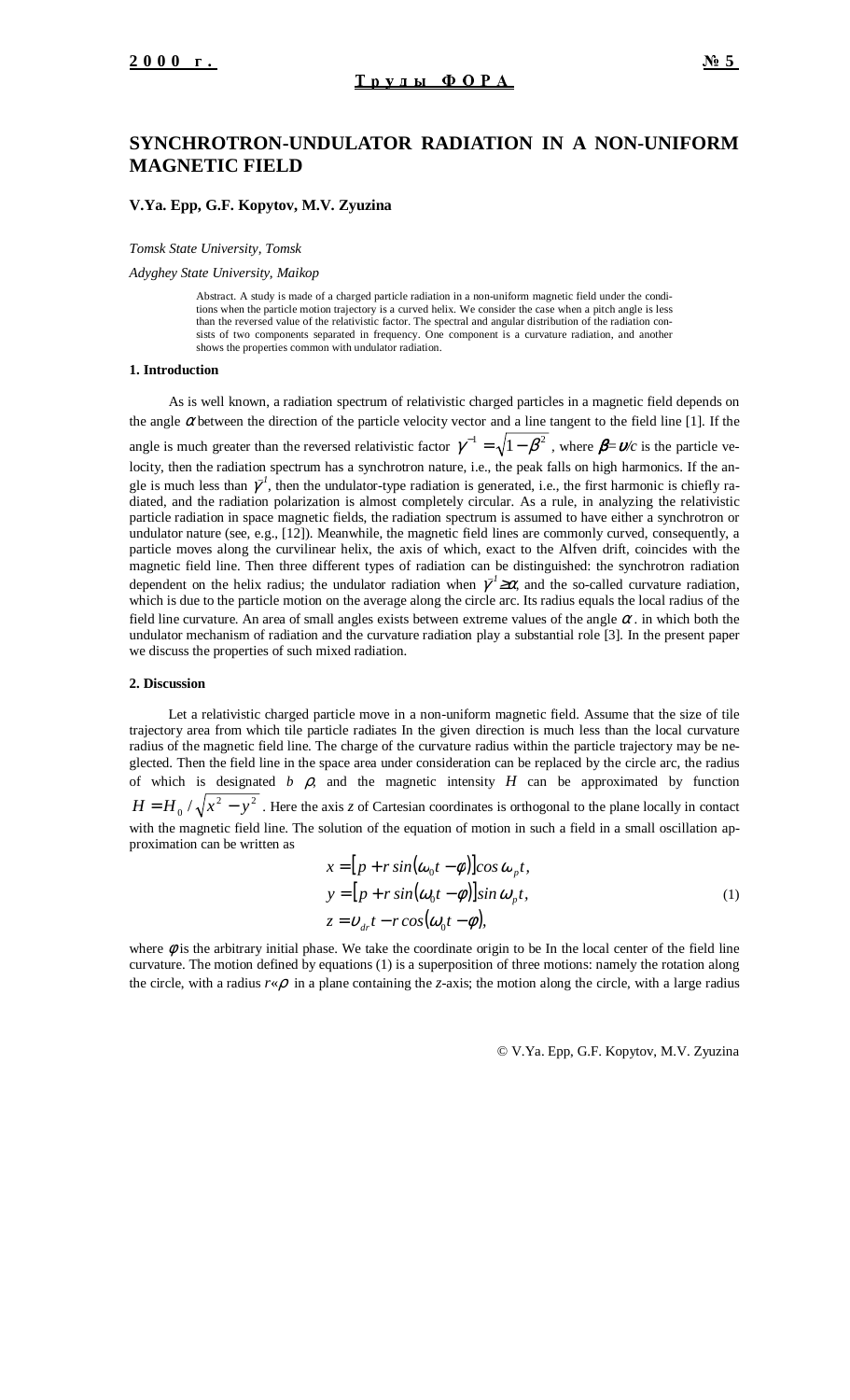ρ*,* around the *z*-axis, and a slow Alfven drift towards tile *z*-axis, which is related to the magnetic field nonuniformity. The velocity of this drift is derived from the generally known formula [l]:

 $_{dr} = \frac{1}{\omega_0 p} \left[ v_{\perp}^2 + \frac{1}{2} v_{\parallel \parallel}^2 \right],$  $_{0}p$   $_{2}^{+}$  2  $\frac{1}{\nu}$   $\begin{bmatrix} v^2 + 1 \\ v^2 \end{bmatrix}$  $v_{dr} = \frac{v_{\perp}}{\omega_0} v_{\perp}^2 + \frac{1}{2} v_{\parallel}^2$ , where  $v_{\perp}$  and  $v_{\parallel}$  we defined by the initial conditions and are, correspond-

ingly, the particle velocity components orthogonal and tangent to tile field line. Frequencies  $\omega_0$ ,  $\omega_p$  and the radius of helix *r* are determined by equalities:

$$
\omega_0 = \frac{eH}{mc\gamma}, \quad \omega_\rho = \frac{v_{\parallel}}{\rho}, \quad r = \frac{v_{\perp}mc\gamma}{eH}.
$$
 (2)

Here *c* and *m* are the charge and mass of a particle, respectively, H is the magnetic intensity module, which is considered to be constant in the neighborhood of the trajectory, *c* is the speed of light. The angle between the velocity vector and the line tangent to the magnetic field line is taken to be much less than  $\bar{\gamma}^I$ , i.e.:

$$
k = \frac{\upsilon_{\perp}}{\upsilon_{\parallel}} \gamma < 1. \tag{3}
$$

In the theory of the undulator radiation the parameter *k* determines the shape of radiation spectrum. When tile condition (3) is satisfied, only the first harmonic is generated. With increasing *k* the radiation increases at multiple frequencies (see, e.g. [4]).

Close by zero time *t=*0 the radiation is generated as a narrow cone in the neighborhood of the positive direction of the *z*-axis. Generally speaking, the spectral-angular distribution of radiation is not axial - symmetrical with respect to the *z*-axis. When turning round the *z*-axis, it is repeated through the angle  $\Delta = \omega_0 / \omega_0$ . This angle is assumed to be much less than an opening of the radiation cone  $\gamma^I$ . Let  $N = \omega / \gamma \omega_p$ . Then  $N \gg 1$ . The value *N* coincides in an order of magnitude with tile number of revolutions, which the particle manages to make over the radiation time in the given direction *n*. If  $N \gg 1$ , the radiation can be regarded as axialsymmetrical. In this case, without *low* of generality, one can calculate a unit vector directed to all observer arid lying in the *yz*-plane.

$$
\vec{n} = (0, \cos \chi, \sin \chi), \chi \langle \langle 1 \rangle
$$

 $\vec{n} = (0, \cos \chi, \sin \chi), \chi \langle \chi 1$ .<br>Single unit vectors of polarization components are found by the following way:

$$
e_{\sigma} = (-1,0,0), e_{\pi} = [e_{\sigma} \overline{n}] = (0, \sin \chi, -\cos \chi)
$$

Spectral expansion of the radiation field can be presented as [1]

$$
E_j(\omega) = \frac{ei\omega}{cR} e^{ikR} \int_{-\infty}^{\infty} \beta_j(t) e^{i(\omega - \vec{k}\cdot\vec{r})} dt, \quad j = \sigma, \pi,
$$
 (4)

where *R* is the distance between the charge and tile observer,  $\vec{k} = \vec{n}\omega/c$  is the undulator vector, and  $\vec{r}$  is the particle radius-vector. The radiation in the direction  $\vec{n}$  is generated during the time of an order of  $ω_0 t ∼ γ<sup>1</sup>$ .

This allows us to expand the trigonometric functions with argument <sup>ω</sup>ρ*t* into a row. Keeping terms to the 3<sup>rd</sup> order of smallness for  $\omega_p t$ ,  $\chi$  and  $r/\rho$ , we find

$$
\left(\omega t - \vec{k}\vec{r}\right) \approx \omega t \left[ \frac{1}{2} \left(\gamma^{-2} + \chi^2\right) - \frac{r}{p} \sin\left(\omega_0 t - \phi\right) - \beta_{dr} \chi \right] + \frac{r}{p} \omega \chi \cos(\omega_0 t - \phi) \tag{5}
$$

Let us estimate the order of magnitude of terms ill the last expression. As is shown later, the nature of radiation depends on the frequency and  $\omega_p$  relation. The characteristic frequency of radiation generated due to the synchrotron mechanism lies in the neighborhood of  $\omega_{\rm s}$ ∼ $\omega_{\rm p}$ <sup>3</sup>, and the characteristic frequency of the undulator radiation makes up the value of an order of  $ω_{\text{ur}} \sim ω_0 \gamma^2$ . The undulator frequency is much greater than the synchrotron frequency, as predicted, for  $\omega_{\rm r}/\omega_{\rm s}r$ ∼*N*. Terms with amplitude of r $\omega t / \rho$  and r $\omega \chi / c$ : in expression (5) have the same order of magnitude, which is equal to ~  $v_{\perp} \gamma/c \sim k \ll 1$  at an undulator frequency*.* Thus, these terms can be neglected at frequencies characteristic of the undulator radiation, and all the

Труды ФОРА, №

<sup>© 2000</sup> Физическое Общество РА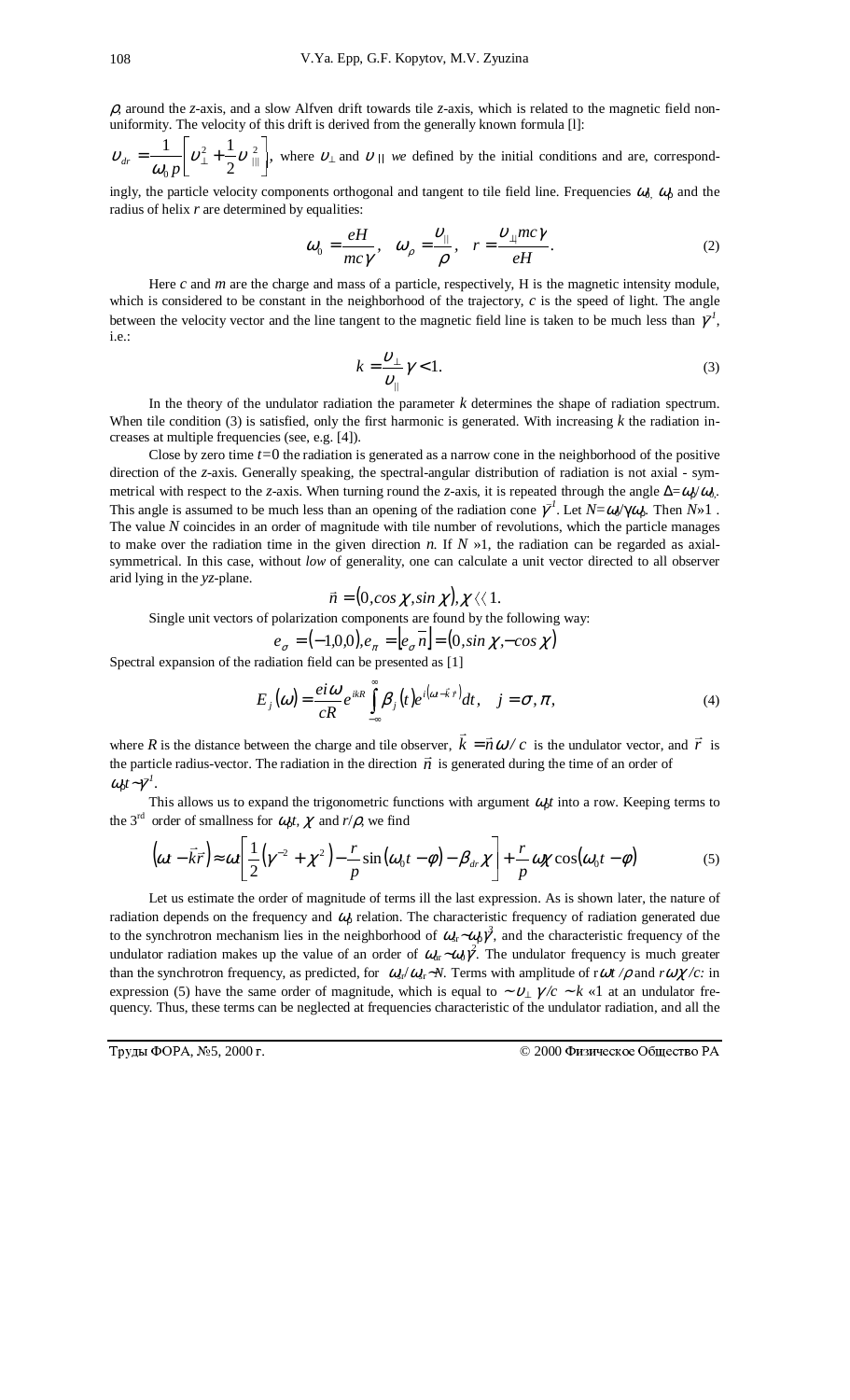more at frequencies of the synchrotron radiation. We shall introduce a designation  $\chi_d = \chi - \beta_d r$  and consider that in an ultra-relativistic approximation  $\omega_p \rho \approx c$ . Then the relation (5) will be

$$
\left(\omega t - \vec{k}\vec{r}\right) \approx \frac{\omega t}{2} \left(\gamma^{-2} + \chi_d^2 - \beta_{dr}^2\right) + \frac{1}{6} \omega \omega_p^2 t^3.
$$
 (6)

In a similar way, expanding  $\beta_j(t)$  in (4) we find  $E_{\sigma}(\omega)$ 

$$
\beta_{\sigma}(t) = \omega_{\rho}t - \frac{r\omega_0}{c}\cos(\omega_0 t - \phi), \quad \beta_{\pi}(t) = \chi d - \frac{r\omega_0}{c}\sin
$$

After an operation of integrating in relation (4) we find, e.g. for

$$
E_{\sigma}(\omega) = \frac{2ei\omega e^{ikR}}{\sqrt{3}cR\omega_{p}\gamma^{2}} \left\{ i\left(1+\psi^{2}\right)K_{\frac{2}{3}}(z) - \frac{\omega_{0}r\gamma}{2c} \left[e^{-i\phi}\sqrt{1+\psi^{2}+v^{-1}}K\right] \right\}
$$
(7)

where

$$
\psi = \chi d\gamma, \quad v = \frac{\omega}{2\gamma^2 \omega_0}, \quad z = \frac{\omega(1+\psi)^{\frac{3}{2}}}{3\gamma^3 \omega_p}, \quad z_+ = \frac{2}{3}vN[1 \tag{8}
$$

$$
F(z_{-}) = \begin{cases} \frac{\pi}{\sqrt{3}} \sqrt{\eta} \Bigg[ J_{-\frac{1}{3}}(z_{-}) + J_{\frac{1}{3}}(z_{-}) \Bigg], & z_{-} = \frac{2}{3} vN[-\eta]_{2}^{\frac{3}{2}}, \\ \sqrt{\eta} K_{\frac{1}{3}}(z_{-}), & z_{-} = \frac{2}{3} vN[-\eta]_{2}^{\frac{3}{2}}, \\ \eta = 1 + \psi^{2} - v^{-1}. \end{cases}
$$
(9)

It is easy to see that the function  $F(z)$  taken relatively greater values within an area  $\omega \approx 2\omega/\phi$ . Under these conditions *F(z\_)*<sup>∼</sup> 1 . In this portion of spectrum *z+* » 1, consequently, the function K1/3(z+)« 1, and it can be ignored*.* Thus, the polarization components of the radiation field can be written as

*ikR*

$$
E_{\sigma} = \frac{4ie\omega_0 e^{ikR}}{\sqrt{3}cR\omega_p} v[i(1+\psi^2)K_{\frac{2}{3}}(z) - \frac{1}{2}ke^{i\phi}F(z_{-})
$$
 (10)

$$
E_{\pi} = \frac{4ie\omega_0 e^{ikR}}{\sqrt{3}cR\omega_p} v \left[ \psi \sqrt{1 + \psi^2} K_{\frac{1}{3}}(z) - \frac{1}{2}ike^{i\phi} F(z) \right] \tag{11}
$$

The spectral-angular distribution of energy  $E_j$  radiated by a particle is calculated from the formula [1]

$$
\frac{d\varepsilon_j}{d\Omega d\omega} = \frac{cR^2}{4\pi^2} \Big| E_j(\omega) \Big|^2. \tag{12}
$$

Substituting expressions (10) and (11), we find

$$
\frac{d\varepsilon_{\sigma}}{d\Omega \, d\omega} = \frac{4e^2 \omega_0^2 v^2}{3c\pi^2 \omega_p^2} \Big[ (1 + \psi^2)^2 K_{\frac{2}{3}}^2(z) + k \sin\phi K_{\frac{2}{3}}(z) F(z_{-}) +
$$
\n
$$
\frac{d\varepsilon_{\pi}}{d\Omega \, d\omega} = \frac{4e^2 \omega_0^2 v^2}{3c\pi^2 \omega_p^2} \Big[ (1 + \psi^2)^2 K_{\frac{1}{3}}^2(z) + k \sin\phi K_{\frac{1}{3}}(z) F(z_{-}) +
$$
\n(13)

 $T$ руды ФОРА, №

© 2000 Физическое Общество РА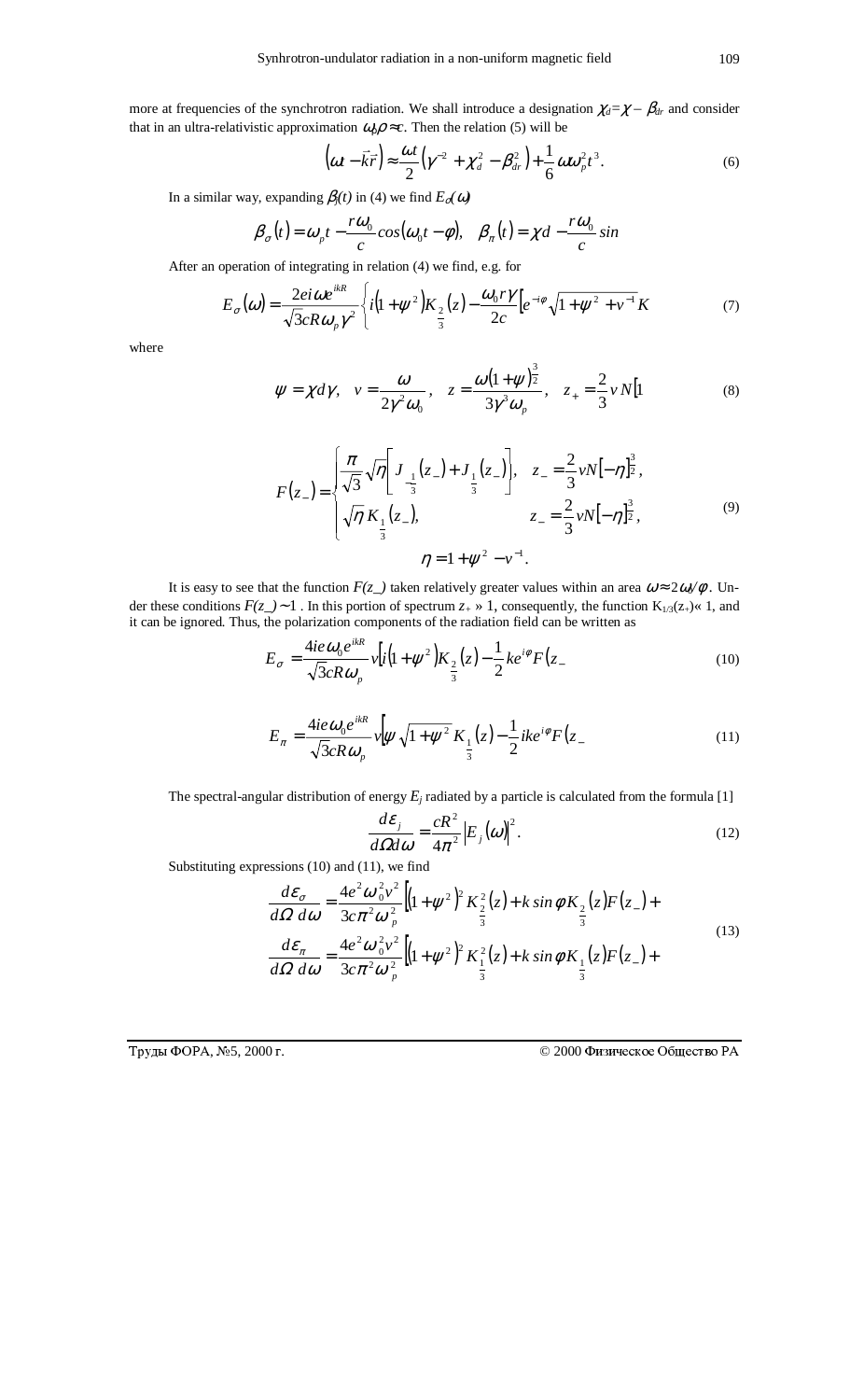The first term in formulae (13) coincides with expressions for a synchrotron radiation of a particle moving along the circle with radius  $\rho$  and describes the curvature radiation. The third containing the function  $F^2(z)$ , is proportional to the helix radius squared and, consequently is the undulator-type radiation. The second term, proportional to sin  $\phi$ , describes, in a particular sense, the "interference" of the fields of the synchrotron and undulator types.

Functions  $vK_{2/3}$  (z) and  $vK_{2/3}$  (z<sub>-</sub>) show a peak in the neighborhood of z~1, i.e., at frequency <sup>ω</sup>sr∼Ωγ*<sup>3</sup>* . The function *vF(z\_)* differs essentially from zero in the area *z\_*<sup>∼</sup> 1. The corresponding reduced frequency  $v_{ur}$  can be calculated from

$$
Nv_{ur} \left| 1 + \psi^2 - \frac{1}{v_{ur}} \right|^{\frac{3}{2}} \sim 1.
$$

Hence  $v_{ur} \sim \frac{1}{1 + \psi^2} \pm \frac{1}{N}$  $\frac{1}{+\psi^2}$ 

The reduced angle <sup>ψ</sup> has an order of unity, consequently, *vur* ∼ 1.Thus the undulator-type radiation falls on a respectively narrow band of frequencies with relative width  $\Delta\omega/\omega \sim N^{-1}$  in the neighborhood of frequency ~  $2\omega_0 \hat{\gamma}$ . As  $\omega_{\mu\nu}/\omega_{\nu} \sim N \gg 1$  , the synchrotron and undulator radiation turned to be far separated in frequency. The spectrum in the intermediate area of frequencies  $\omega_r \ll \omega \ll \omega_u$  is described by the second term in formulae (13). This term is proportional to sin  $\phi$  and depends greatly on tile initial phase of motion. In actual conditions we must deal with an ensemble of particles and average the radiation properties by initial parameters. As a result of such averaging the second term in formulae (13) vanishes.

Figures 1 and 2 show the spectral distribution of radiated energy as a function of reduced frequency  $V$ for polarization component  $\sigma$  an angle  $\chi_d = 0$  for different values of the initial phase  $\phi$  and parameters *N*=20, *K*=0,1. As shown in Fig. 1, the radiation spectrum is distinctly subdivided into the synchrotron and undulator portions. The undulator portion is related to frequency  $v = 1$ . Fig. 2 demonstrates the influence of the initial phase upon tile shape of radiation spectrum: the character of oscillations in the intermediate area of frequencies is essentially dependent upon the value  $\phi$ . The impact of the pitch-angle  $\alpha$  on the shape of spectrum is seen from formulae (13). With decreasing  $\alpha$ , the undulator parameter *k* decreases and hence the contribution of the undulator radiation also decreases.

Formulae for the Fourier components of the radiation field (10) and (11) show that the phases of  $\sigma$ and  $\pi$ -components of the undulator portion of radiation differ by tile value of  $\pi/2$ , with amplitude being the same. Consequently, this portion of radiation has a circular polarization. It must be emphasized that the elliptical polarization of the curvature radiation described by the first term of formulae (10) and (11) reverses its sign when  $\psi$  is substituted for –  $\psi$ , whereas the undulator portion of radiation has the polarization of the helicity at all angle ranges within the radiation cone. This property call be used to determine the character of particle motion on the basis of its radiation.

Now we shall find the radiation circular polarization components. They are derived from the formula (12), where  $E_+(\omega)$  and  $E_-(\omega)$ , i.e., amplitudes of the right hand and left-hand circular polarization, respectively, should be inserted instead of  $E_j(\omega)$ . Circular polarization components call be expressed through the linear polarization components [5]:

$$
E_{+} = \frac{E_{\pi} - iE_{\sigma}}{\sqrt{2}}, \quad E_{-} = \frac{E_{\pi} - iE_{\sigma}}{\sqrt{2}}.
$$

As a result, we have the following expressions for the spectral-angular distribution

$$
\frac{d\varepsilon_{+}}{d\Omega d\omega} = \frac{2e^2 \omega_0^2 v^2}{3c\pi^2 \omega_\rho^2} I \psi \sqrt{1 + \psi^2} K_{\frac{1}{3}}(z) + (1 + \psi^2).
$$
\n
$$
\frac{d\varepsilon_{-}}{d\Omega d\omega} = \frac{2e^2 \omega_0^2 v^2}{3c\pi^2 \omega_\rho^2} I f^2(\omega) + 2k \sin \phi f(\omega) F(z_{-}) + k^2
$$
\n(14)

Труды ФОРА, №

| 5, 2000 г. | © 2000 Физическое Общество РА |
|------------|-------------------------------|
|            |                               |